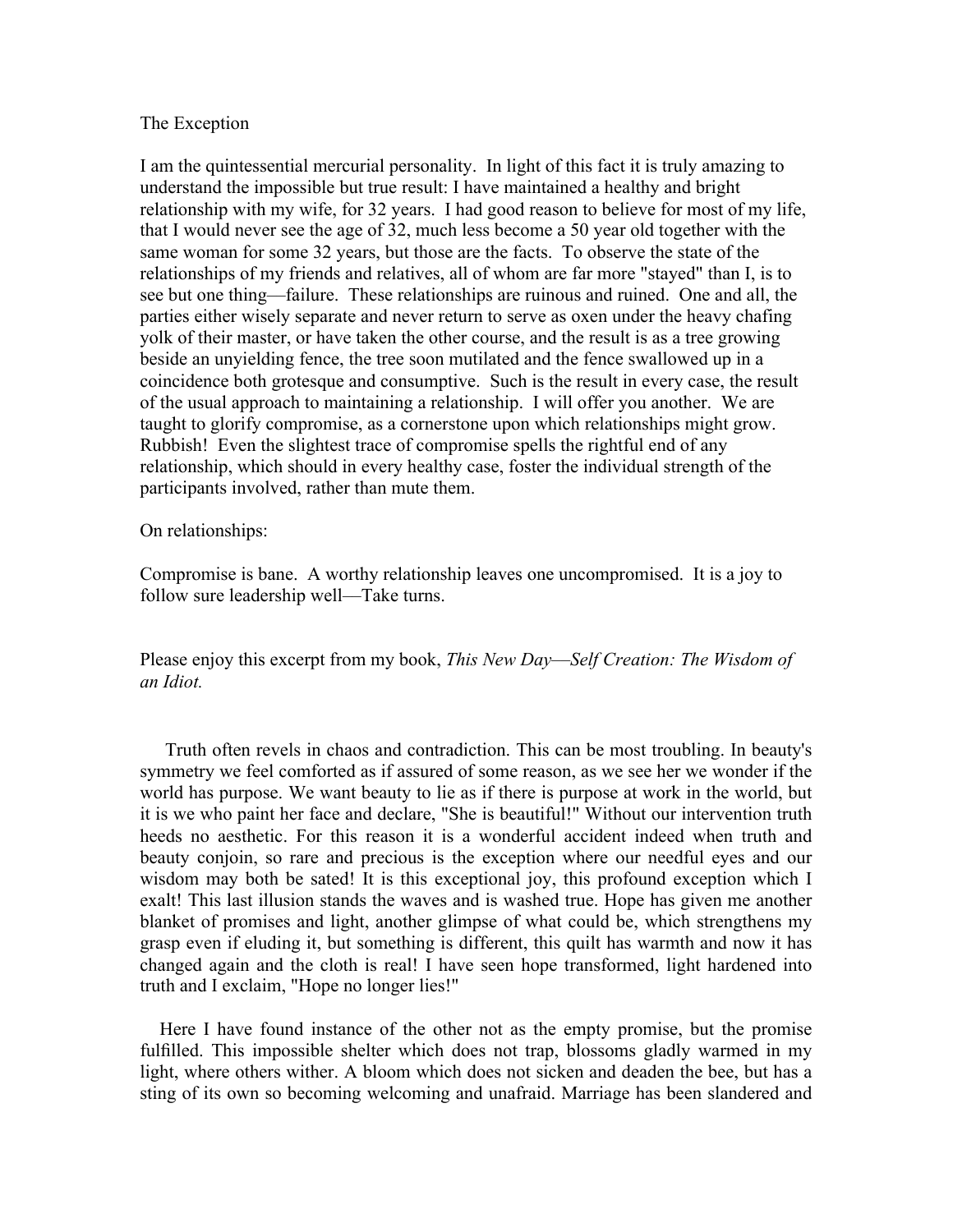violated with every possible stupid expectation. Vows are not necessary. When two liars vow anything together they inevitably slander marriage.

When words alone bind two together they raise a chafing pain which wears one away, and soft skin gives itself over to the rock; too upright to stop rubbing, no matter how false the words, if they are uttered by an honest man they must be kept! This is not an honest man's curse, or a liar's liquor which leaves him drunk, imagining he is complete. When words stain the ear with these incomplete drunken lies you will hear the most nauseating platitudes! He says, "You make me whole. I am nothing without you." She says, "I live for and through you, I will never displease you or make you suffer my company to disagree." Neither of you is real, and you are both love drunk and lying! Two complete people are fit companions who will not exhaust each other with their needy "virtues." One does not create the other in a symbiosis of need, they are both complete people who choose the environment of each other's company. "Tell me you love me" are words which often drip from the virtuous lips of every insecure incomplete romantic. Be done with it and know yourself! Know you can truly trust your mate or be done with them!

My relationship of 28 years has been held fast with three simple stitches. Obligation has no province. I want to be the way that I am and the marriage supports that. It is obligated to me and not the reverse. My wife finds the environment it creates for her equally productive and freeing. That is why the marriage has lasted over 20 years, not because we stuck to our bad decision, but because the decision was good so it stuck. Completeness in oneself precedes a successful marriage. This is the first of the three principles. A good marriage thrives on an abundance of time spent "alone together" as well as the time spent interacting as a couple. This is the closeness which breathes. Each must create themselves today and every day and air, a great clean merciful expanse filled with pure air, is required. When marriage is the sharing of experience by two complete whole people, its longevity and quality are assured. A whole person grasps their own motivations and can share the truth with their partner, rather than make their partner the victim of their truth. Two incomplete people will share their needs and lies and nurture them as if they are true. The partner who says, "I am nothing without you," is tragically and deeply sick. Marriage creates no one. Nothing is easy, but a complete partner, a whole partner who owns their past can hear a truth which would be unavailable to an incomplete person, one too small, too wounded to listen and hear the truth if their ego's needs were not met, or even denied. A complete person loves to solve the puzzle: to unriddle their own self-deceptions, and revels with their partner in this game! A good marriage makes sport and fun of growth. Complacency steals our vitality to leave us flat as a stale drink. Marriage has humor with which to combat this complacency and never tires of poking complacency with this and every other sharp refreshing stick. A good marriage keeps one alive, curious and restless, and I am sure only a whole person could stand it! Self-deception is never more humorous than when it's seen by the unforgiving sarcastic eyes of one who knows you well. A lucky man has his sad complacency answered by the humor of another who knows to expect better of him. Weakness has no quarter here, it's too funny. Who could take it seriously? Who could see and still behave this way?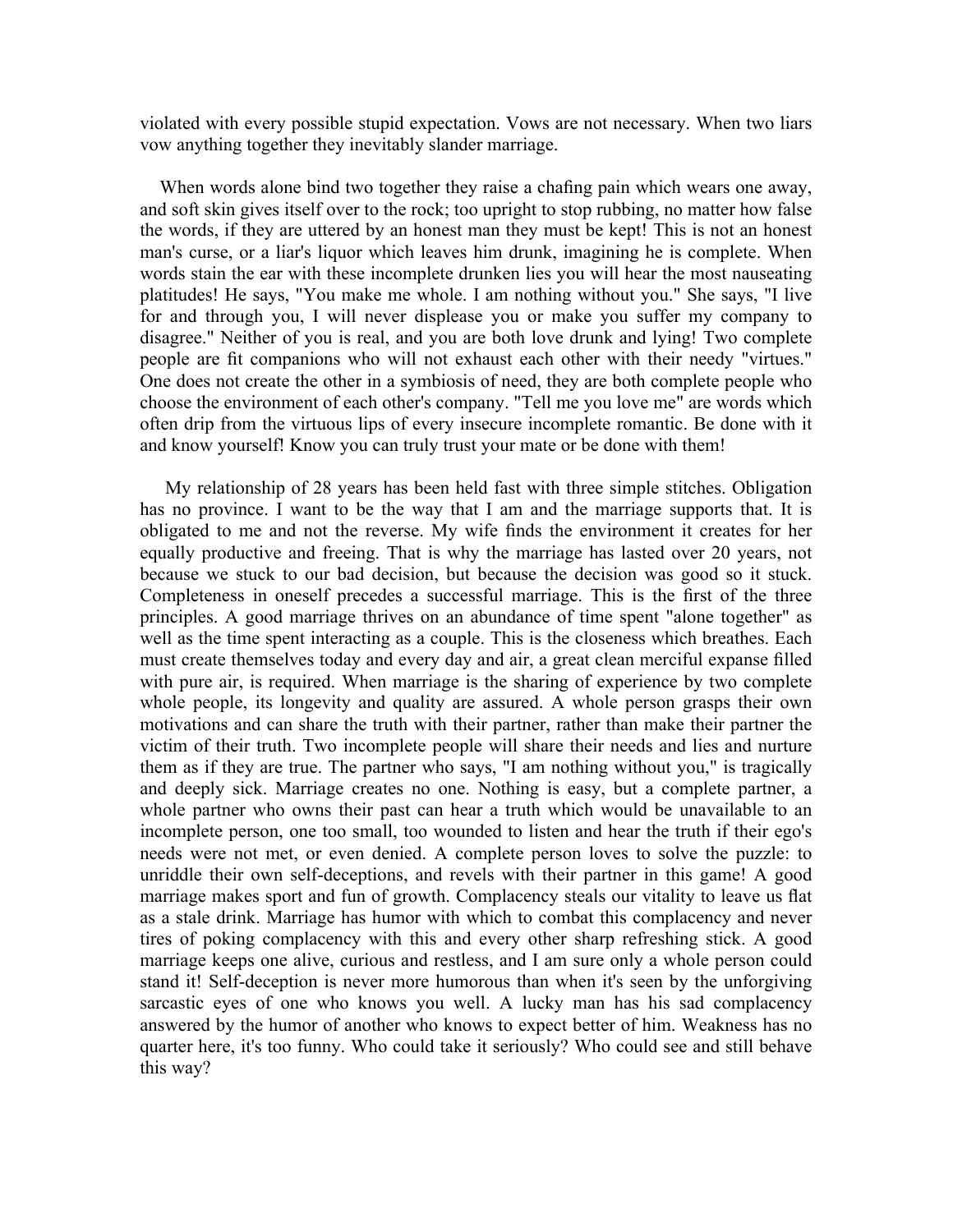Completeness and humor are the first two stitches which have sustained my marriage and so only the third remains. By far the most important of the three, the word which best captures the idea is "resolution." The supreme enemy of all long-term relationships is the resentment which builds up and develops from an ever-increasing unaddressed emotional toll, accrued in countless painful, unresolved conflicts. Misguided maxims like, "Don't sweat the little stuff," are the doom of a long-term relationship. After living with someone for nearly 30 years now I can assure you that any and every time someone's feelings are nicked, the circumstances and their implications are fully analyzed and exhaustively discussed, and solutions derived, along with whatever apologies are in order. No detail is spared, and resolution must be complete with no emotional residue remaining to accumulate and form the fatal shift in attitude whereby you can no longer stand the way they chew, or clear their throat and brush their teeth. At the earliest possible time every issue must be drained of all bitterness, a solution arrived at to avoid its reoccurrence and full restoration of all respect then attended. These small injuries are a cumulative slow poison which may even destroy a relationship that may be able to stand firm and weather the big storms, only to surrender to inattention, and rot from within. "I can't stand the little things about him anymore. I get sick when I hear the sound of his car in the driveway. I wish he would drive back out again." "Her mannerisms all annoy me. I hate the way she taps her spoon." These are the voices of contempt and derision you will hear emerge to soothe the hurt of feelings which have been repeatedly injured without redress. Both parties must be willing to ferret these troubles out, and see them to their completion. There is no little stuff. If left unresolved it all adds up to an underlying feeling of disgust, which is the death of the relationship. This can be avoided by being emotionally responsible in all matters that bruise feelings, which are never avoided or plumbed short of full resolution, so no residual bitterness remains.

Many marriages last the years and test time to torture their participants. Duty, virtue, fear, pain and guilt may conspire to encourage great endurance to bear the suffering of your bad marriage. Misery can be unending, so it is not endurance that proves a good marriage, but lightness and the tears that come from a heart which still cares too much. Although we are all truly alone and can not know the being of another, it is the luckiest idiot who finds another worthy, rich enough in life, with whom he might share his own.

I am afraid the wave comes and I must confess a lie as I stand before you and trumpet my exception. It is a lie of omission which I hope you can forgive, since I will surrender the missing information here. I have mentioned that clean air, distance to be alone, is necessary for independent self-creation and here is where the clue lies. We may be together as islands in a sea wrapped in cloud. Together upon a mountain top, it is tempting to imagine the clouds and sea are illusions and we might step from one sundrenched peak to the next but the clouds do not hold us and we fall through into a swollen sea, always and again alone. This is why we need air and must be sure the work of selfcreation is well and thoroughly done! The exception is notable because it is unusual, precious, because it is rare. Often are the times when the sea alone acknowledges my hurt feelings when I am not heard, in the awkward silence, the fight when we agree but still fight, or the aloneness which laps up familiar, cold and indignant saying, "As if you could